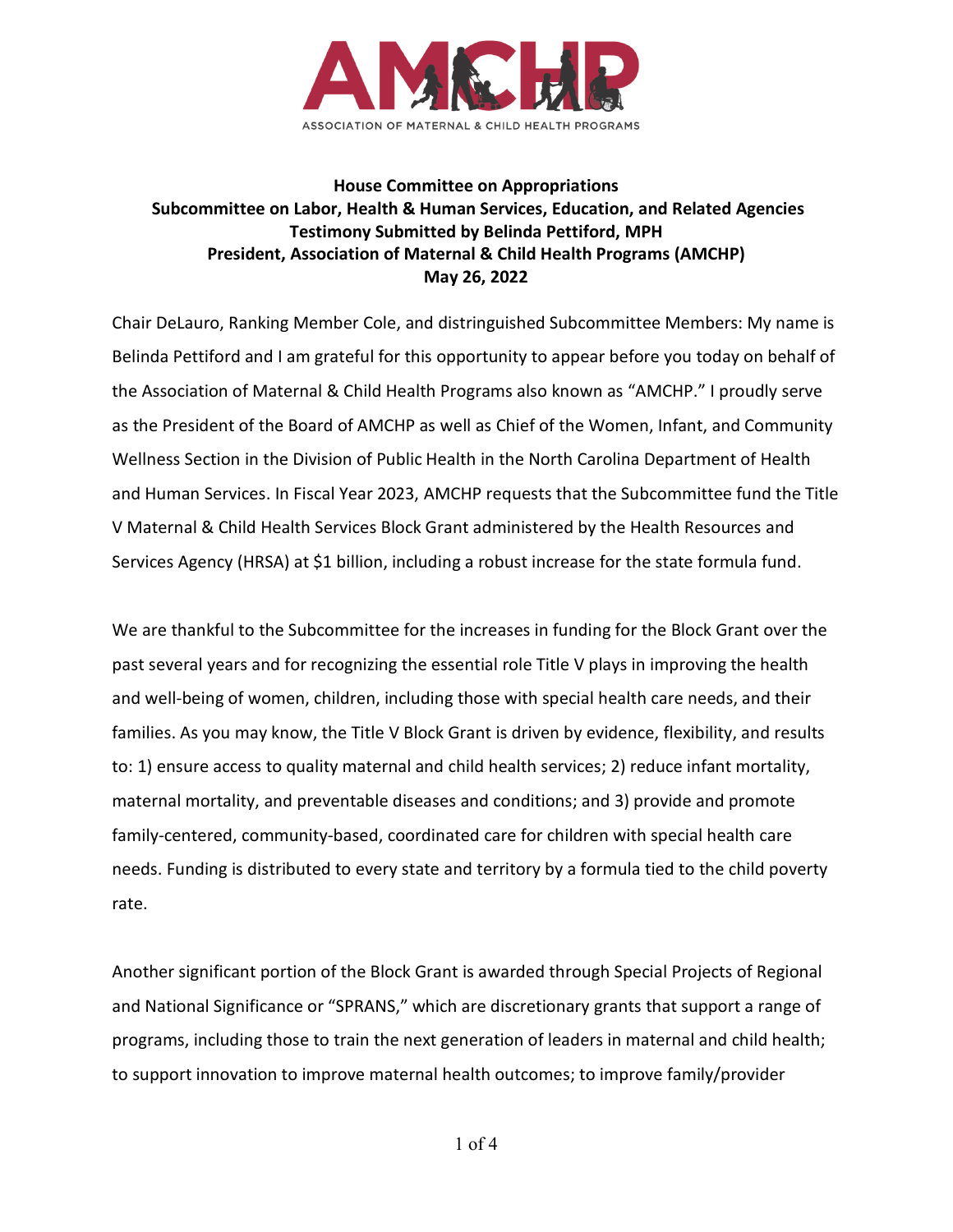partnerships to promote the optimal health for children and youth with special health care needs; and much more.

In order to illustrate the far reaching impact of Title V, I would like to share a few examples of how these funds are being used in various states and regions as shared in their Title V annual reports:

- California's Adolescent Family Life Program found ways to safely continue supporting pregnant and parenting young people throughout the public health emergency by employing creative strategies to enroll and engage participants virtually as well as safely deliver supports that were needed.
- In Tennessee, the Block Grant funded efforts to improve coordination between emergency preparedness and maternal and child health to develop a checklist for families, modeled on a similar CDC-funded effort, to ensure families know how to plan for emergencies, including supplies to keep on hand and how to safely store important documents.
- Florida's maternal mortality review committee identified leading causes of maternal deaths and issued Urgent Maternal Mortality Messages to providers and hospitals around hemmorhage and hypertensive disorders.
- In Virginia, Title V-funded care coordinators routinely help families with more than just medication and durable medical equipment needs – in one instance, the care coordinators were instrumental in ensuring a family could add an accessible bathroom for their daughters with severe disabilities.
- In Massachusetts, the shift to provide home visiting services in a virtual manner ensured a new mother in crisis was able to get the counseling she needed.

As this Subcommittee's Members are aware, our nation is facing an unprecedented shortage of infant formula, including specialty formulas for infants with metabolic and other disorders. Title V agencies around the country have been using their voices as trusted messengers to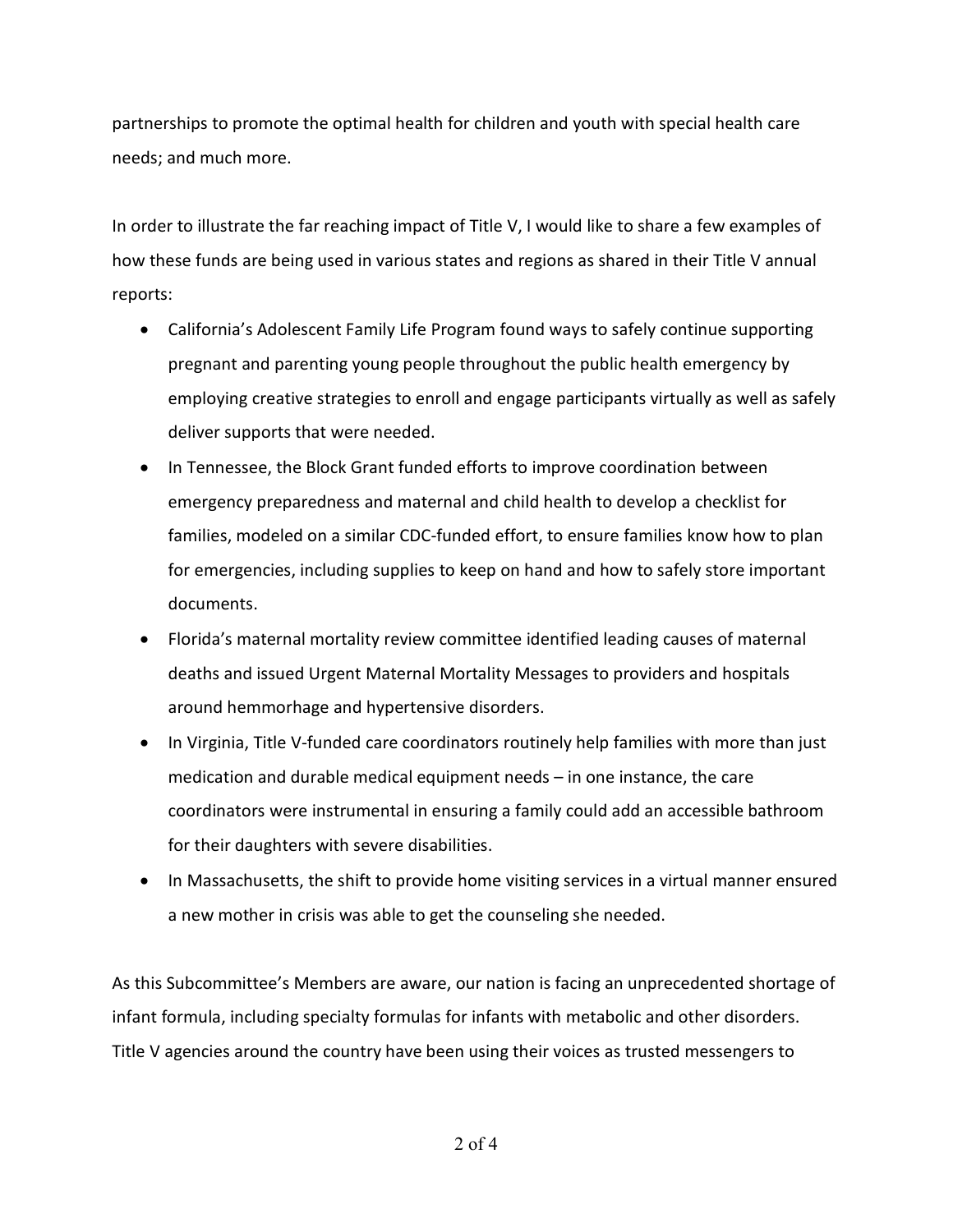share critical information to families and providers at this time about how to obtain formula as well as to warn of misinformation that has been spreading during this crisis.

This situation is evolving, and we know many families and caregivers are worried about finding formula for their babies. In North Carolina, we are closely monitoring supply, working with the federal government, manufacturers, and retailers to get more formula on North Carolina shelves. The North Carolina Department of Health and Human Services is sharing information and resources, and we are working specifically with our Title V Maternal and Child Health partners to share this information with families. We have developed a flyer to help families understand their options for standard formula that is being shared with retailers, providers, and directly with families. We are also working on a plan to support moms who are breastfeeding or using a combination of formula and breastfeeding to ensure that they can access additional support if they want to or need help to increase breastfeeding during the formula shortage. We appreciate the flexibilities provided by the U.S. Department of Agriculture and are seeking additional flexibilities to help WIC participants access available formula through rule waivers. Our goal is to ensure safe and nutritious options for North Carolina families.

During the past two years, Title V-funded programs have been at the forefront of COVID-19 response efforts with a particular focus on addressing the unique impacts of the pandemic on maternal and child health populations. The flexible nature of the Title V MCH Block Grant made it an easily deployable source of support for states to meet locally identified needs and promote positive maternal and child health outcomes during the public health emergency. The Title V MCH Block Grant is well-positioned to continue to address maternal and child health needs in response to the ongoing physical and mental health ramifications of the COVID-19 pandemic. However, while the Title V MCH Block Grant is the backbone of our nation's public health infrastructure for women, children, and families, that infrastructure has been severely strained as a result of the pandemic.

3 of 4